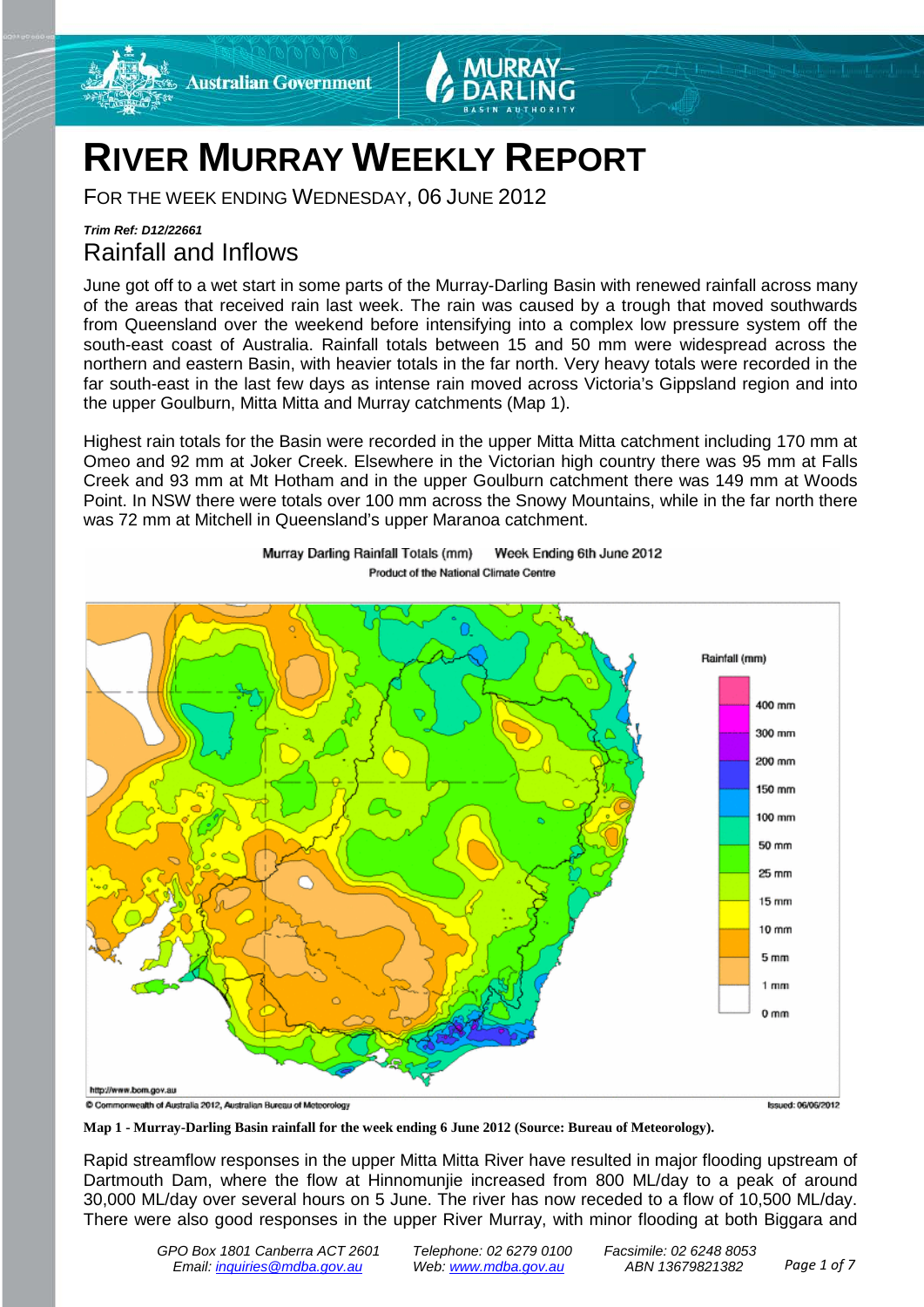

**Australian Government** 

Bringenbrong. At Biggara, the flow peaked above 13,000 ML/day on 5 June; while at Bringenbrong the flow increased to a peak of around 20,000 ML/day on 6 June. High flows are now expected downstream at Jingellic during the next few days, although the river is expected to remain below the minor flood level at this gauge. For information regarding flood warnings, see the Bureau of Meteorology website at [www.bom.gov.au/.](http://www.bom.gov.au/)

# May 2012 Summary

Conditions across the Basin were very dry for the first three weeks of May; however rain that fell towards the end of the month brought totals across eastern and far southern areas up close to average. Very little rain was recorded across most of the west of the Basin and this resulted in below average to 'very much below average' rainfall for most of western NSW and north-western Victoria, although a small area around the Lower Lakes in South Australia received 'above average' to 'very much above average' rainfall (Map 2).

Averaged across the Basin, the Bureau of Meteorology reports that May was the  $44<sup>th</sup>$  driest in 113 years of records with a total of 24.8 mm (41% below the mean). Maximum temperatures during May were mostly close to or slightly above the average, although with the run of stable and clear weather through much of the month, minimum temperatures were low, with some areas experiencing overnight temperatures (averaged across the month) that were the lowest for several decades.

Inflows to the River Murray system are still being affected by the extreme rain event of late February and early March. Despite the relatively dry month across the Basin, River Murray system inflows (excluding Darling River and Snowy inflows) were around 880 GL, which is the  $11<sup>th</sup>$  highest ever recorded and the highest since 1989.



C Commonwealth of Australia 2012, Australian Bureau of Meteorology ID code: AWAP **Issued: 03/06/2012** 

### **Map 2 - Murray-Darling Basin rainfall deciles for May 2012 (Source: Bureau of Meteorology).**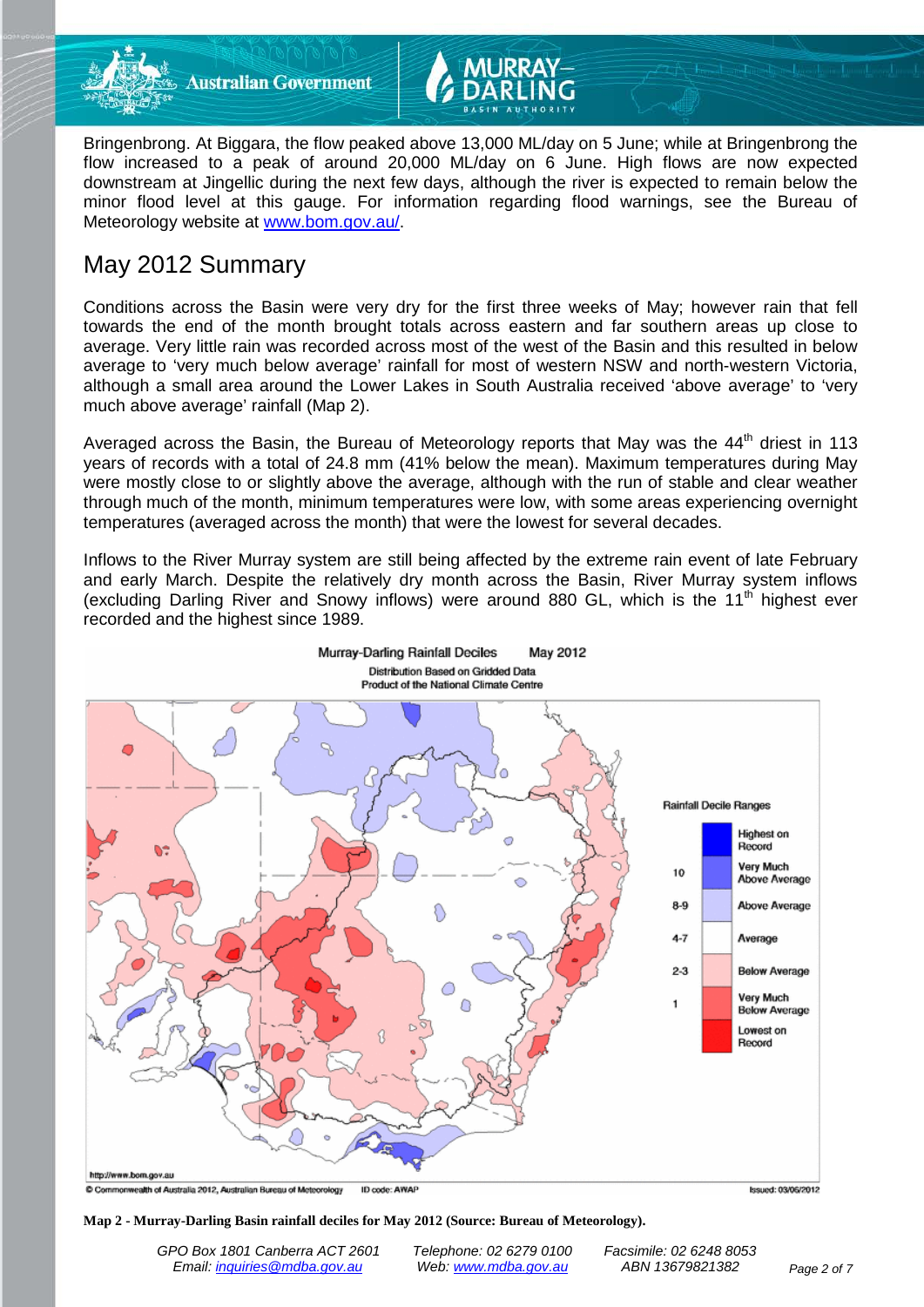# River Operations

MDBA active storage increased by 69 GL this week and is now 7,626 GL (89%). The beginning of June and the start of winter marks the transition to a new 'water year' for the River Murray system and the commencement of the winter-spring period is typically when tributary inflows increase and headwater storages are replenished. The water year is used by the MDBA to manage and report on system inflows, demands and storage levels across a 12 month period in a way that best matches the system's usual hydrological and demand cycle.

The 2011-12 water year saw a notable deviation from this cycle, and like the 2010-11 year, was characterised by rain and inflow patterns that were considerably different from the long term average (see diagrams on page 7). Most notably, record rainfall and system inflows took place during late summer and early autumn 2012 when in a more typical year the system is drying out. These weather and inflow conditions have pushed water storages in the River Murray system to very high levels for this time of the year. Since the addition of Dartmouth Reservoir to the suite of River Murray system storages in 1979, the 'end of May' total combined volume held in Dartmouth, Hume, Menindee and Lake Victoria has never been higher than at the end of the 2011-12 water year (Figure 1).



**Figure 1 – Total combined storage volume for Dartmouth Reservoir, Hume Reservoir, Menindee Lakes and Lake Victoria as of 31 May for the period 1980 - 2012.**

At Dartmouth Reservoir, the storage volume increased over the last week by 40 GL to 3,270 GL (85% capacity). High inflows are expected at Dartmouth over the coming week however the storage is expected to increase by another 1% during this period. The chance of Dartmouth spilling this winter/spring has now increased to about 50%, which is relatively high given that Dartmouth has only spilled 6 times since it was completed in 1979 (with no spill since 1996). The release, measured at Colemans remains at 200 ML/day.

At Hume Reservoir, the storage increased by 34 GL to 2,747 GL (91% capacity). Release remained at the minimum value of 600 ML/day. However with inflows now increasing, the release at Hume is expected to be increased to about 5,000 ML/day in the coming days to manage airspace heading into winter. MDBA will review short and long-term rainfall outlooks on a daily basis throughout the coming months in order to provide as much airspace for flood mitigation as practicable given Hume's primary role as a water conservation storage. Downstream communities are reminded that with the storage near full, heavy rainfall would result in significant flooding, and that the operation of Hume Dam cannot always provide the level of protection achieved in recent years when the level was well down prior to major inflows. June 2012 is FloodSafe Month and for more information on how you can be better prepared see [http://www.ses.nsw.gov.au/community-safety/floodsafe/.](http://www.ses.nsw.gov.au/community-safety/floodsafe/)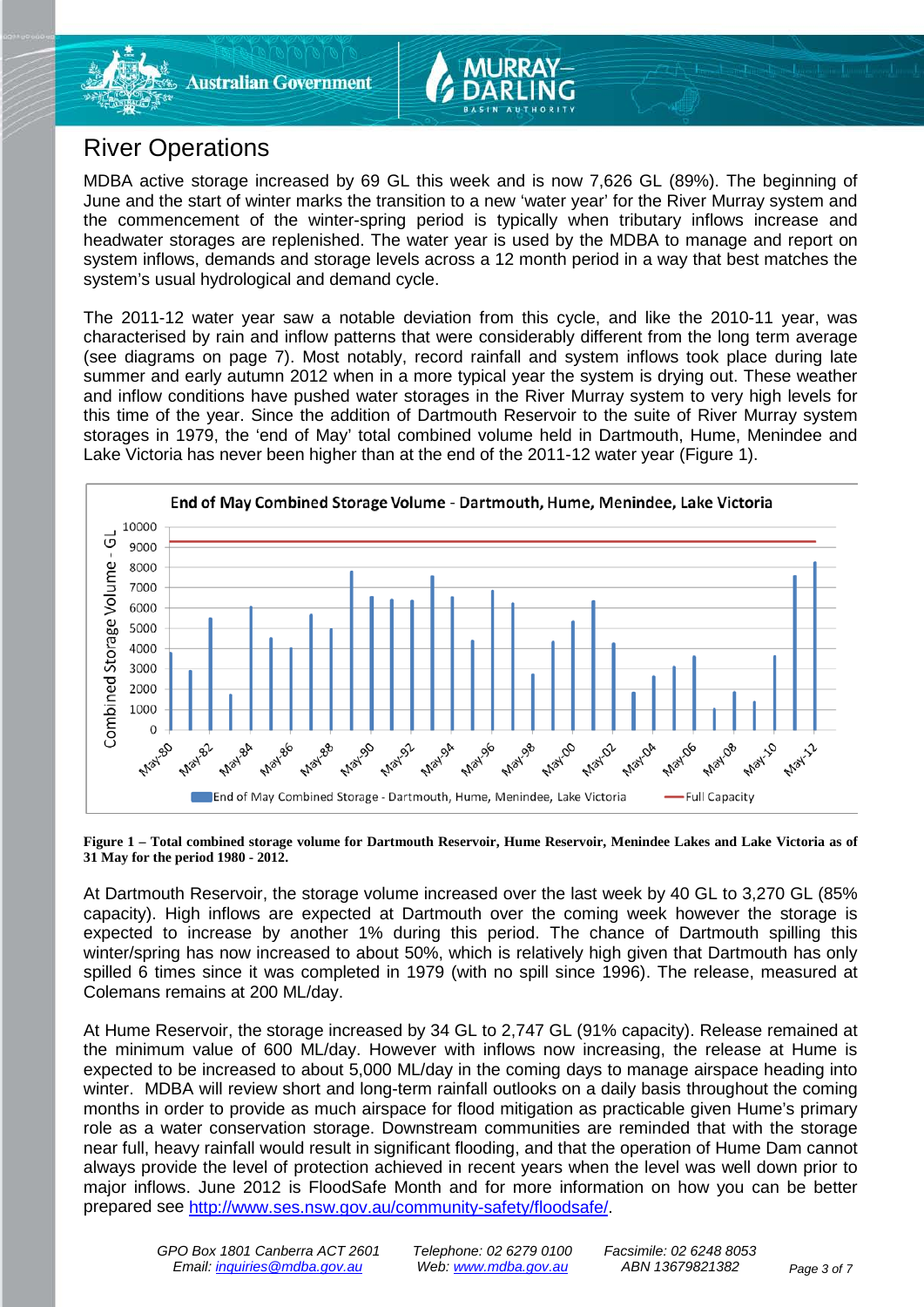**Australian Government** 

Downstream at Yarrawonga, the pool level in Lake Mulwala is currently 124.71 m AHD. The release at Yarrawonga Weir has decreased with the recession of inflows from the previous week's rain and is currently 4,100 ML/day. The release is expected to be increased during the week as inflows once again rise following the latest rain.

On the Edward-Wakool System, flow through the Edward and Gulpa offtakes remains at low levels whilst works continue at Stevens Weir. Downstream at Toonalook, the flow has decreased to 370 ML/day and should continue receding towards 300 ML/day this week. The flow at Stevens Weir fell slightly during the week to around 500 ML/day and will likely continue falling next week . Downstream on the lower Edward and Wakool Rivers, flows are now receding at all gauges.

On the Goulburn River, the flow at McCoys peaked at 3,200 ML/day on 1 June but has since receded to the current flow of 2,000 ML/day. The flow should recede further in the coming days. At Torrumbarry Weir, the flow increased to a peak of 7,900 ML/day but is now receding as inflows from the Goulburn River decrease. The flow should decrease to below 7,000 ML/day later this week.

On the Murrumbidgee River, the flow at Balranald continues to recede, decreasing from 10,000 to 8,700 ML/day this week. At Euston, the recession continues and the flow is now 17,500 ML/day. The flow should decrease more slowly over the coming days before higher flows in transit from Torrumbarry temporarily halt the recession later in the week.

On the Darling River, the flow at Wilcannia has remained quite steady at around 3,400 ML/day this week and with extended base flows continuing in the upper Darling tributaries, is expected to continue flowing steadily through the winter months even without any significant rain in the upper catchments. At the Menindee Lakes, inflow has averaged around 4,200 ML/day and the total storage volume decreased by 12 GL to 1,918 GL (111% capacity). Release from Menindee Lakes (measured at Weir 32) has been decreased to 4,000 ML/day. The release will continue to be reduced by around 250 ML/day each day over the coming week. Downstream on the lower Darling River, the flow at Burtundy is now falling away more quickly, with the flow decreasing from 17,800 to 11,400 ML/day over the last 7 days.

At Wentworth, the Murray receded to 34,400 ML/day and will decrease to below 30,000 ML/day this week. At Lake Victoria, outflow from the storage has been decreased in order to commence increasing the stored volume, which increased by 7 GL during the week to 365 GL (55%).

The flow to South Australia decreased to 30,000 ML/day, and will continue receding during the week ahead. Downstream at Lock 1, the flow has fallen away as expected and is now at 42,600 ML/day. At the Lower Lakes, the 5 day average level for Lake Alexandrina decreased to 0.72 m AHD (3 cm below full supply). Salinity levels in the Lower Lakes continue to fall slowly with on-going inflow from the Murray. Recent heavy local rainfall and water exchange between Lake Alexandrina and Lake Albert during high lake levels has also influenced salinity, with recent salinity measurements in Lake Albert decreasing to some of the lowest observed since early 2008.

# **For media inquiries contact the Media Officer on 02 6279 0141**

DAVID DREVERMAN Executive Director, River Management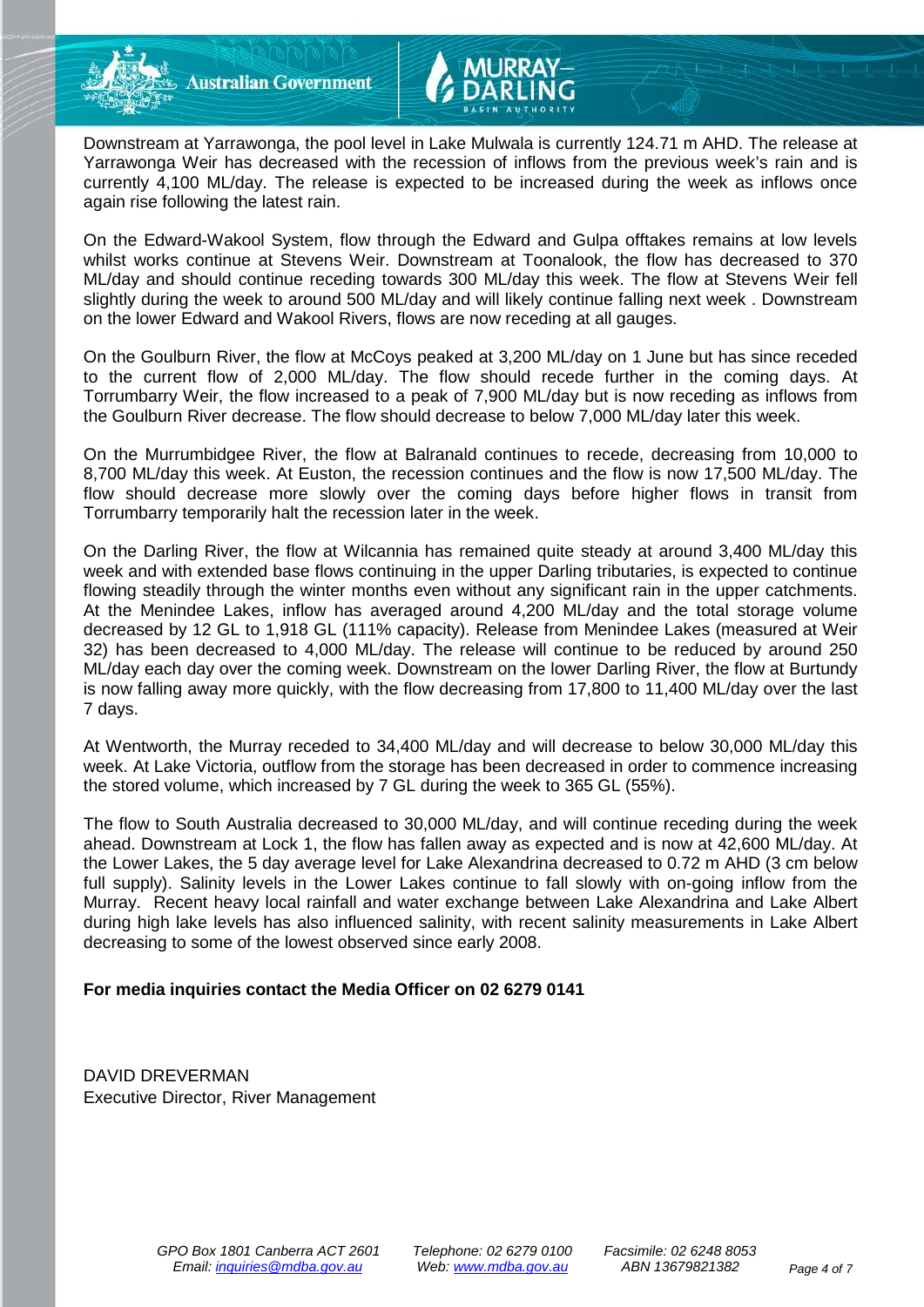



# Water in Storage Week ending Wednesday 06 Jun 2012

| <b>MDBA Storages</b>             | Full<br>Supply<br>Level | <b>Full Supply</b><br>Volume | Current<br>Storage<br>Level | Storage<br>Current |      | Dead<br>Storage | Active<br>Storage | Change in<br>Total<br>Storage<br>for the<br>Week |
|----------------------------------|-------------------------|------------------------------|-----------------------------|--------------------|------|-----------------|-------------------|--------------------------------------------------|
|                                  | $(m$ AHD)               | (GL)                         | $(m$ AHD)                   | (GL)               | %    | (GL)            | (GL)              | (GL)                                             |
| Dartmouth Reservoir              | 486.00                  | 3856                         | 476.61                      | 3 2 7 0            | 85%  | 71              | 3 1 9 9           | $+40$                                            |
| Hume Reservoir                   | 192.00                  | 3 0 0 5                      | 190.68                      | 2747               | 91%  | 23              | 2 7 2 4           | $+34$                                            |
| Lake Victoria                    | 27.00                   | 677                          | 24.19                       | 365                | 54%  | 100             | 265               | $+7$                                             |
| Menindee Lakes                   |                         | 1 7 3 1 *                    |                             | 1918               | 111% | (480#)          | 1438              | $-12$                                            |
| <b>Total</b>                     |                         | 9 2 6 9                      |                             | 8 3 0 0            | 90%  | $ -$            | 7626              | $+69$                                            |
| <b>Total Active MDBA Storage</b> |                         |                              |                             |                    |      |                 | 89% ^             |                                                  |

## **Major State Storages**

| <b>Burriniuck Reservoir</b> | 026     | 970  | 95% |     | 967  | $+16$      |
|-----------------------------|---------|------|-----|-----|------|------------|
| <b>Blowering Reservoir</b>  | 631     | 534  | 94% | 24  | 510  | <u>_</u>   |
| Eildon Reservoir            | 3 3 3 4 | 2836 | 85% | 100 | 2736 | .22<br>+2z |

\* Menindee surcharge capacity – 2050 GL \*\* All Data is rounded to nearest GL \*\*

# NSW takes control of Menindee Lakes when storage falls below 480 GL, and control reverts to MDBA when storage next reaches 640 GL ^ % of total active MDBA storage

**Snowy Mountains Scheme Snowy diversions for week ending 05 Jun 2012** 

| <b>Storage</b>         | <b>Active Storage</b><br>(GL) | Weekly Change<br>(GL) | Diversion (GL)   | This Week | From 1 May<br>2012 |
|------------------------|-------------------------------|-----------------------|------------------|-----------|--------------------|
| Lake Eucumbene - Total | 2485                          | n/a                   | Snowy-Murray     | $+10$     | 67                 |
| Snowy-Murray Component | 889                           | n/a                   | Tooma-Tumut      | +5        | 20                 |
| <b>Target Storage</b>  | 1 240                         |                       | Net Diversion    |           | 47                 |
|                        |                               |                       | Murray 1 Release | $+13$     | 87                 |

# **Major Diversions from Murray and Lower Darling (GL) \***

| <b>New South Wales</b>    | This Week | From 1 July<br>2011 | Victoria                        | This Week | From 1<br><b>July 2011</b> |
|---------------------------|-----------|---------------------|---------------------------------|-----------|----------------------------|
| Murray Irrig. Ltd (Net)   | $-0.3$    | 1058                | Yarrawonga Main Channel (net)   | $-0.3$    | 203                        |
| Wakool Sys Allowance      | 0.4       | 32                  | Torrumbarry System + Nyah (net) |           | 547                        |
| Western Murray Irrigation | 0.2       | 22                  | Sunraysia Pumped Districts      | 0.8       | 91                         |
| Licensed Pumps            | n/a       | 194                 | Licensed pumps - GMW (Nyah+u/s) | 6.3       | 63                         |
| Lower Darling             | n/a       | 304                 | Licensed pumps - LMW            | 0.8       | 266                        |
| <b>TOTAL</b>              | 0.3       | 1610                | TOTAL                           | 7.6       | 1170                       |

\* Figures derived from estimates and monthly data. Please note that not all data may have been available at the time of creating this report. \*\* All data above is rounded to nearest 100 ML for weekly data and nearest GL for cumulative data\*\*

### **Flow to South Australia (GL)**

| Flow to South Australia (GL)<br>* Flow to SA will be greater than entitlement for<br>April due to Unregulated Flows and Additional<br>Dilution Flow. | Entitlement this month<br>Flow this week<br>Flow so far this month | $90.0*$<br>255.5<br>215.3 | (36 500 ML/day) |  |  |
|------------------------------------------------------------------------------------------------------------------------------------------------------|--------------------------------------------------------------------|---------------------------|-----------------|--|--|
|                                                                                                                                                      | Flow last month                                                    | 1.523.0                   |                 |  |  |
| $(m \cdot n \cdot \mathbb{C})$<br>$C = 11.11$                                                                                                        |                                                                    |                           |                 |  |  |

### **Salinity (EC) (microSiemens/cm at 25o C)**

|                         | Current | Average over the last week | Average since 1 August 2011 |
|-------------------------|---------|----------------------------|-----------------------------|
| Swan Hill               | 70      | 110                        | 130                         |
| Euston                  | 170     | 160                        | 140                         |
| <b>Red Cliffs</b>       | 170     | 160                        | 160                         |
| Merbein                 | 120     | 120                        | 140                         |
| Burtundy (Darling)      | 310     | 320                        | 340                         |
| Lock 9                  | 210     | 210                        | 190                         |
| Lake Victoria           | 270     | 270                        | 220                         |
| Berri                   | 270     | 290                        | 250                         |
| Waikerie                |         |                            |                             |
| Morgan                  | 300     | 310                        | 280                         |
| Mannum                  | 320     | 300                        | 290                         |
| Murray Bridge           | 390     | 370                        | 300                         |
| Milang (Lake Alex.)     | 530     | 550                        | 560                         |
| Poltalloch (Lake Alex.) | 300     | 300                        | 350                         |
| Meningie (Lake Alb.)    | 4410    | 4 3 0 0                    | 4 9 0 0                     |
| Goolwa Barrages         | 390     | 380                        | 1 3 8 0                     |

*GPO Box 1801 Canberra ACT 2601 Telephone: 02 6279 0100 Facsimile: 02 6248 8053 Email: [inquiries@mdba.gov.au](mailto:inquiries@mdba.gov.au) Web: [www.mdba.gov.au](http://www.mdba.gov.au/) ABN 13679821382 Page 5 of 7*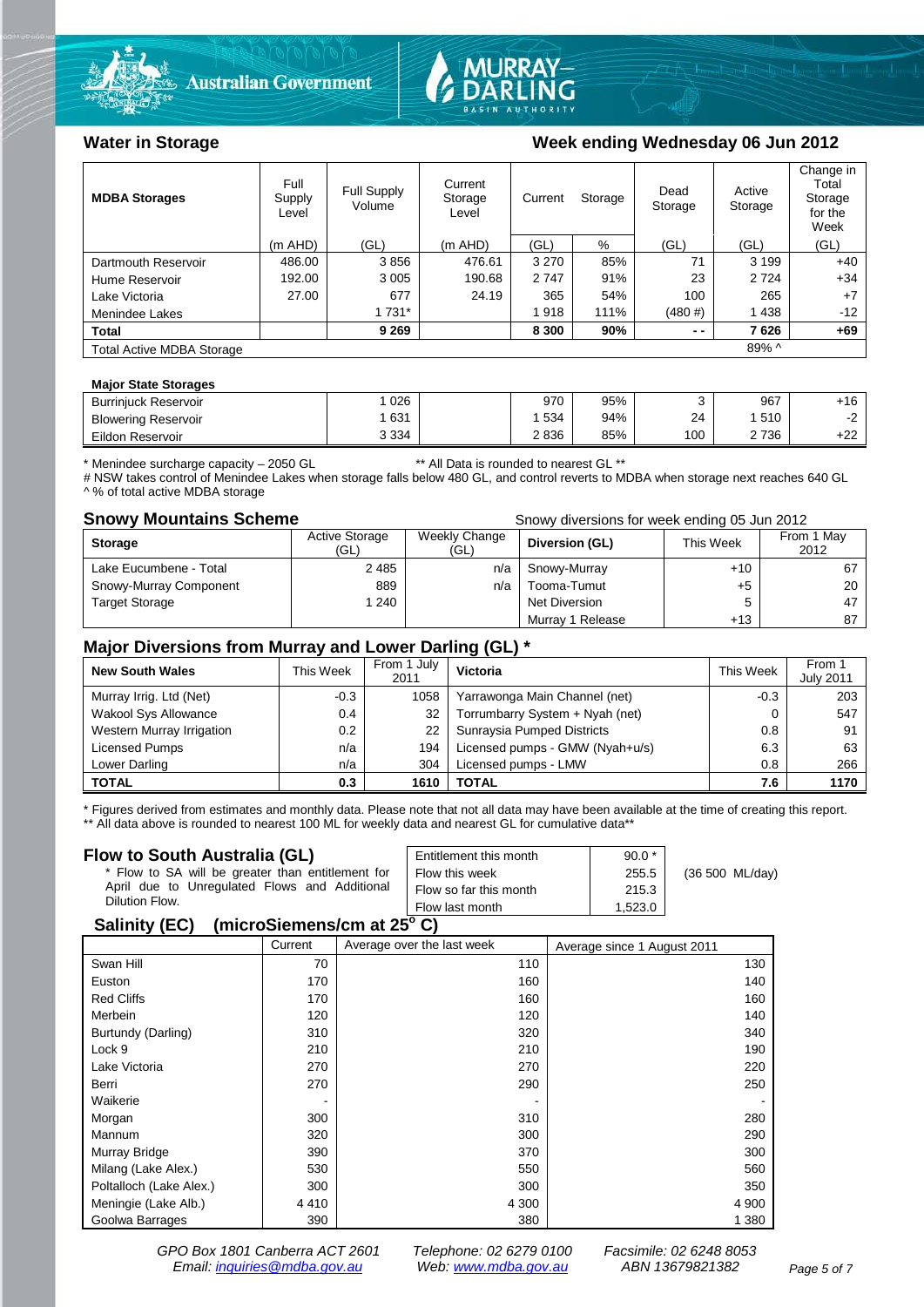



# River Levels and Flows **Week ending Wednesday 06 Jun 2012**

| Stage                            |                | Gauge    | Height         | Flow     | Trend | Average Flow<br>this Week | Average<br>Flow last<br>Week |
|----------------------------------|----------------|----------|----------------|----------|-------|---------------------------|------------------------------|
| <b>River Murray</b><br>(m)       |                | local(m) | (m AHD)        | (ML/day) |       | (ML/day)                  | (ML/day)                     |
| Khancoban                        |                |          |                | 5 4 2 0  | F     | 2 3 8 0                   | 3 2 2 0                      |
| Jingellic                        | 4.0            | 2.50     | 209.02         | 12 000   | R     | 5410                      | 5 6 5 0                      |
| Tallandoon (Mitta Mitta River)   | 4.2            | 1.71     | 218.60         | 1 1 2 0  | R     | 770                       | 820                          |
| Heywoods                         | 5.5            | 1.30     | 154.93         | 600      | S     | 600                       | 600                          |
| <b>Doctors Point</b>             | 5.5            | 1.61     | 150.08         | 1860     | R     | 1860                      | 2 0 9 0                      |
| Albury                           | 4.3            | 0.73     | 148.17         |          |       |                           |                              |
| Corowa                           | 3.8            | 0.74     | 126.76         | 2 2 3 0  | S     | 2 3 1 0                   | 2 4 3 0                      |
| Yarrawonga Weir (d/s)            | 6.4            | 0.82     | 115.86         | 4 1 1 0  | S     | 4 6 3 0                   | 3970                         |
| Tocumwal                         | 6.4            | 1.46     | 105.30         | 4 6 5 0  | F     | 5 0 9 0                   | 4 190                        |
| Torrumbarry Weir (d/s)           | 7.3            | 2.45     | 81.00          | 7720     | F     | 6930                      | 5700                         |
| Swan Hill                        | 4.5            | 1.27     | 64.19          | 5 9 6 0  | R     | 5 4 4 0                   | 6 3 3 0                      |
| <b>Wakool Junction</b>           | 8.8            | 3.49     | 52.61          | 9730     | F     | 10510                     | 12 580                       |
| Euston Weir (d/s)                | 8.8            | 2.89     | 44.73          | 17 460   | F     | 18 5 20                   | 22 180                       |
| Mildura Weir (d/s)               |                |          |                | 19 250   | F     | 20 610                    | 24 010                       |
| Wentworth Weir (d/s)             | 7.3            | 4.80     | 29.56          | 33 400   | F     | 38 030                    | 44 630                       |
| <b>Rufus Junction</b>            |                | 6.03     | 22.96          | 30 050   | F     | 36 490                    | 42 100                       |
| Blanchetown (Lock 1 d/s)         | $\blacksquare$ | 2.86     |                | 42 600   | F     | 44 860                    | 51 670                       |
|                                  |                |          |                |          |       |                           |                              |
| <b>Tributaries</b>               |                |          |                |          |       |                           |                              |
| Kiewa at Bandiana                | 2.7            | 1.72     | 154.95         | 1 6 3 0  | R     | 1 400                     | 1 5 3 0                      |
| Ovens at Wangaratta              | 11.9           | 8.58     | 146.26         | 2 1 1 0  | R     | 1880                      | 2 0 6 0                      |
| Goulburn at McCoys Bridge        | 9.0            | 2.08     | 93.50          | 1 960    | F     | 2 5 6 0                   | 1 5 3 0                      |
| Edward at Stevens Weir (d/s)     |                | 0.76     | 80.53          | 510      | F     | 560                       | 1 1 7 0                      |
| <b>Edward at Liewah</b>          |                | 2.73     | 58.11          | 2 1 9 0  | F     | 2510                      | 2 5 4 0                      |
| <b>Wakool at Stoney Crossing</b> |                | 1.60     | 55.09          | 770      | F     | 870                       | 890                          |
| Murrumbidgee at Balranald        | 5.0            | 5.27     | 61.23          | 8680     | F     | 9 1 4 0                   | 10 900                       |
| Barwon at Mungindi               |                | 3.23     |                | 100      | F     | 100                       | 90                           |
| Darling at Bourke                | $\blacksquare$ | 4.42     |                | 2 4 9 0  | S     | 2 3 4 0                   | 2610                         |
| Darling at Burtundy Rocks        | $\blacksquare$ | 5.49     | $\overline{a}$ | 11 430   | F     | 14 760                    | 18 560                       |

Natural Inflow to Hume 7780

(i.e. Pre Dartmouth & Snowy Mountains scheme)

**Weirs and Locks** Pool levels above or below Full Supply Level (FSL)

| <b>Murray</b>      | FSL (m AHD) | u/s     | d/s            |                       | FSL (m AHD) | u/s     | d/s     |
|--------------------|-------------|---------|----------------|-----------------------|-------------|---------|---------|
| Yarrawonga         | 124.90      | $-0.19$ | $\sim$         | No. 7 Rufus River     | 22.10       | $+0.95$ | $+3.76$ |
| No. 26 Torrumbarry | 86.05       | $+0.00$ | $\sim$         | No. 6 Murtho          | 19.25       | $-0.01$ | $+2.13$ |
| No. 15 Euston      | 47.60       | $+0.00$ | $\blacksquare$ | No. 5 Renmark         | 16.30       | $+0.01$ | $+1.98$ |
| No. 11 Mildura     | 34.40       | $-0.02$ | $+0.91$        | No. 4 Bookpurnong     | 13.20       | $+0.13$ | $+3.15$ |
| No. 10 Wentworth   | 30.80       | $+0.03$ | $+2.16$        | No. 3 Overland Corner | 9.80        | $+0.04$ | $+2.74$ |
| No. 9 Kulnine      | 27.40       | $+0.04$ | $+1.19$        | No. 2 Waikerie        | 6.10        | $+0.44$ | $+2.91$ |
| No. 8 Wangumma     | 24.60       | $+0.02$ | $+2.04$        | No. 1 Blanchetown     | 3.20        | $+0.12$ | $+2.11$ |

# **Lower Lakes FSL = 0.75 m AHD**

Lake Alexandrina average level for the past 5 days (m AHD) 0.72

| <b>Barrages</b>       |              | <b>Fishways at Barrages</b> |            |           |               |
|-----------------------|--------------|-----------------------------|------------|-----------|---------------|
|                       | Openings     | Level (m AHD)               | No. Open   | Rock Ramp | Vertical Slot |
| Goolwa                | 128 openings | 0.71                        | 50         | -         | Open          |
| Mundoo                | 26 openings  | 0.72                        | All closed | ۰         |               |
| <b>Boundary Creek</b> | 6 openings   |                             |            | -         |               |
| Ewe Island            | 111 gates    |                             | 105        | -         |               |
| Tauwitchere           | 322 gates    | 0.72                        | 165        | Open      | Open          |

AHD = Level relative to Australian Height Datum, i.e. height above sea level